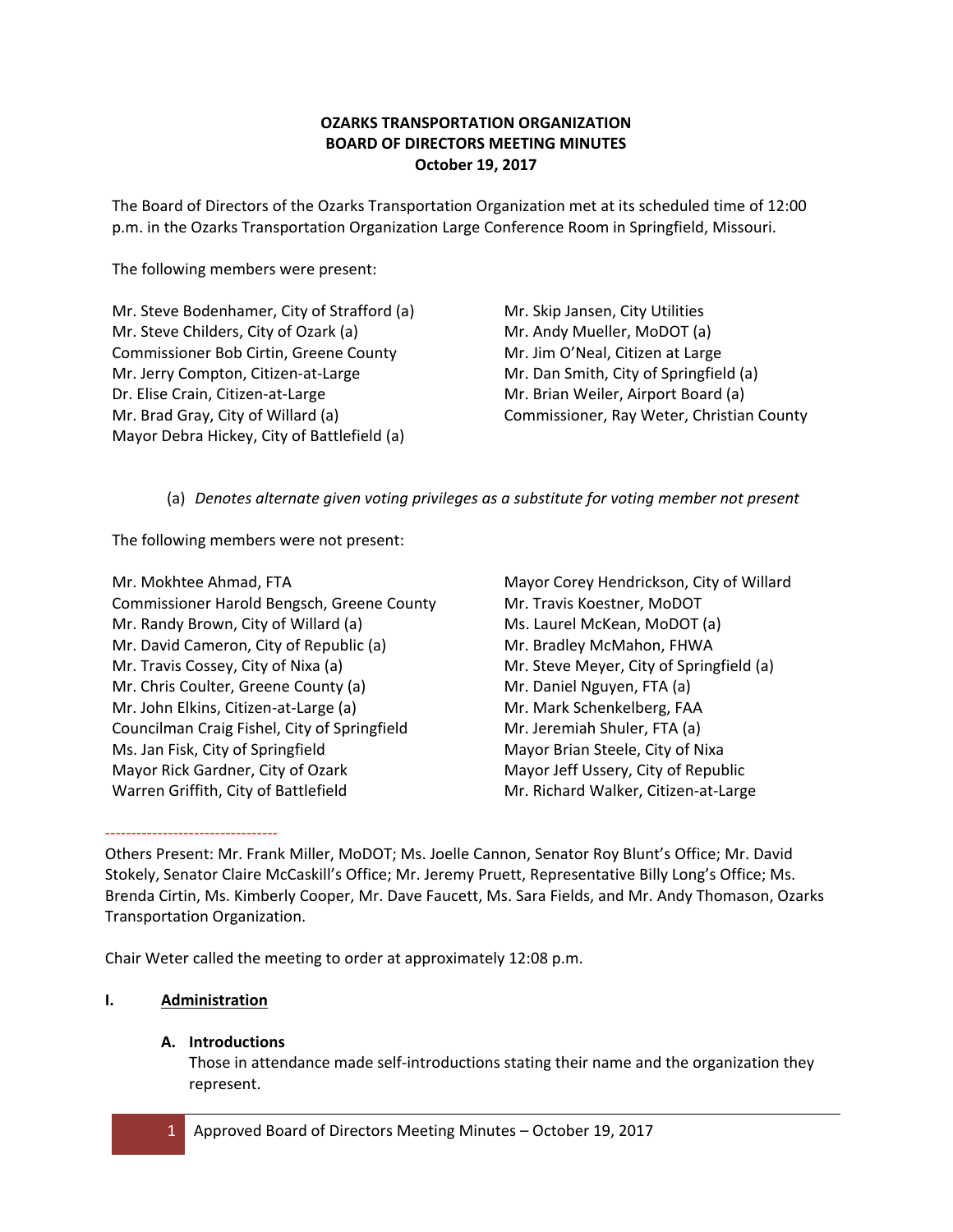### **B. Approval of Board of Directors Meeting Agenda**

Mr. Cirtin moved to approve the October 19, 2017 agenda. Mr. O'Neal seconded the motion and it was unanimously approved.

# **C. Approval of the August 17, 2017 Meeting Minutes**

Mr. Smith moved to approve the August 17, 2017 minutes. Mr. Jansen seconded the motion and it was unanimously approved.

# **D. Public Comment Period for All Agenda Items**

Brenda Cirtin stated the OTO has received several emails regarding repaving of Elfindale Street between Fort Street and Kansas Expressway. She stated these have been forwarded to the City of Springfield as this is their area of responsibility. No one was present to speak to any item on the agenda.

## **E. Executive Director's Report**

Sara Fields stated the invitations for the OTO Legislative Breakfast have been sent and staff is receiving responses. She indicated that she would be giving a short presentation, and have MoDOT provide some information and then leave plenty of time for questions.

Ms. Fields noted the Trail Study is being finalized and the consultant is preparing the final report. She noted that the trail study could be viewed at www.ototrailstudy.com. She added there is a segment showing suggested alignments as the consultant has proposed best alignments and alternative alignments.

Ms. Fields said staff has been working with the Performance Measures Subcommittee and they are recommending targets for safety for both, vehicular accidents and pedestrian/bicycle accidents. She noted that there are a few members of the Technical Planning Committee on the Subcommittee. She noted that the Subcommittee will be making recommendations for ways to possibly reduce the number of accidents.

Ms. Fields stated she has been working on the Springfield Community Focus Report that will be released October 24, 2017. She noted there is a transportation section that focused on providing options for all citizens.

Ms. Fields updated the Board of Directors on the retirements of Terry Whaley and Brian Bingle, noting the information regarding the celebrations for these two individuals will be forwarded to the Board for their calendars.

# **F. MoDOT Update**

Mr. Andy Mueller stated that MoDOT has completed the Hwy 65 resurfacing project. He noted everything had gone smoothly and people seemed to be happy with the results. He recommended everyone go to their website and watch the video, if they have not already done so.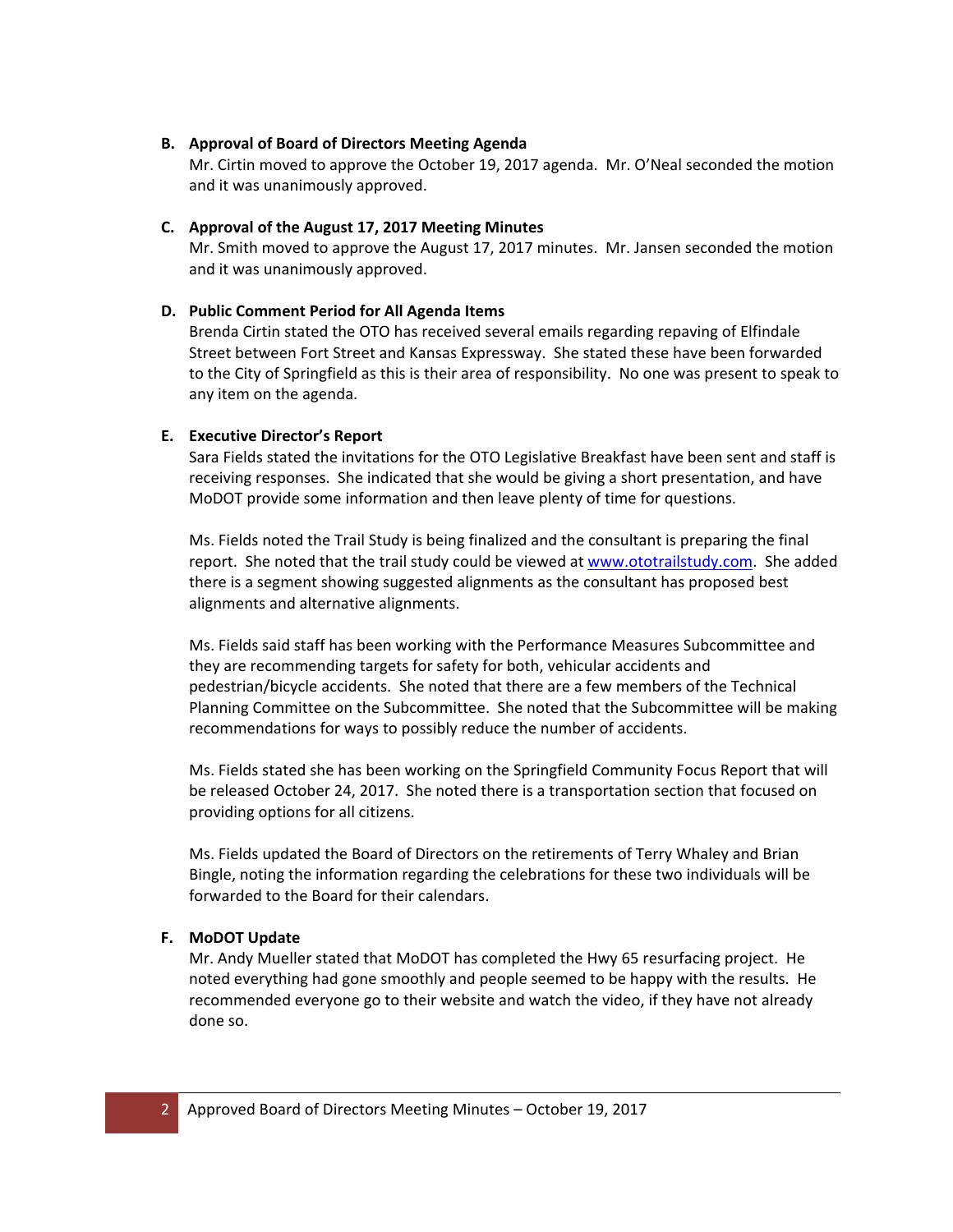In response to a question regarding the life cycle of the pavement, Mr. Mueller noted it was 25 years. It was noted that what had been replaced was forty years old. He added that concrete has a much longer life‐cycle than asphalt, which needs some type of treatment at least every seven years.

Mr. Mueller stated the Chestnut Expressway project is not on schedule, but he believes it will still be completed by the year's end. He added the final traffic switches have been made on Hwy 65 South, so there is no longer an "s" curve when travelling in that direction. He stated this project will be completed by the end of November.

## **G. Legislative Reports**

Ms. Joelle Cannon, Senator Blunt's Office, stated the Senate was voting on the budget, which was twenty days past the due date. She added Brian Weiler had testified in Congress regarding some TSA security monitoring efforts. Ms. Cannon stated that Mr. Weiler did an excellent job representing Springfield. Mr. Weiler said what was being discussed would directly impact the Springfield Branson National Airport.

Ms. Cannon said she hears from several entities regarding collecting sales tax on Internet sales. She said Senator Blunt has been a supporter of this legislation and it is being considered for inclusion in the tax reform bill. Ms. Cannon suggested the OTO have the TIP (Transportation Improvement Projects) priorities ready in the event an infrastructure bill is introduced in the near future.

Mr. David Stokely, Senator McCaskill's Office, stated contrary to the television commercials, the Senator is not opposed to tax reform as long as it meets certain criteria. He stated the Senator is trying to keep an open mind and work on a non‐partisan basis. He stated this was a great time to get to know the Congressional delegation. He encouraged those present to let him know if there are issues of concern where Senator McCaskill could be of assistance.

Jeremy Pruett, Representative Long's Office, noted that Springfield has received some very positive publicity in the past few months and had some very influential visitors, such as, the Chairman of the FCC, the Secretary of the Interior, and the Chairman for the Arts. It was noted that three Presidents have visited Springfield; with two past Presidents being here for the opening of the Wonders of Wildlife. Mr. Pruett was asked if Representative Long supported the online sales tax. He responded that in the past Mr. Long has voted in opposition to a bill that was presented, because he believed it was not a fair proposal. He said Mr. Long is fully supportive of a "fair, honest online tax."

### **II. New Business**

# **A. 2019‐2023 STIP Priorities**

Sara Fields reminded the Board of Directors that the OTO is currently in fiscal year 2018, which is why it is time to discuss priorities for fiscal year 2019. She stated that MoDOT will begin developing their Statewide Transportation Improvement Program (STIP) in January 2018. She stated MoDOT had requested that the OTO provide their priorities earlier than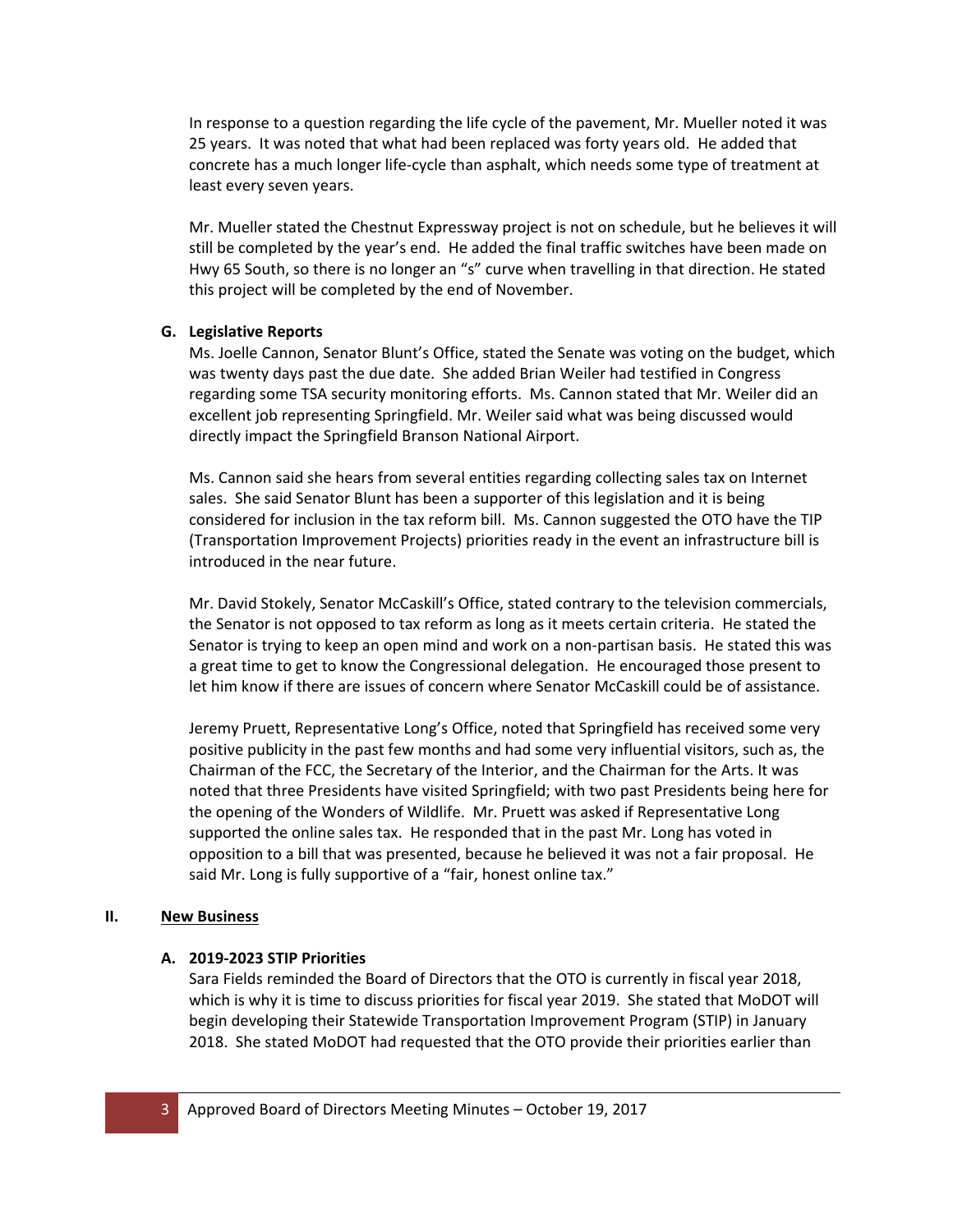normal, to allow MoDOT plenty of time to determine what projects could be funded. Ms. Fields stated the OTO has projects funded for 2019 and 2020, and is beginning to plan for 2021, 2022, and 2023.

Ms. Fields reviewed for the Board of Directors the listing of the projects that are being recommended and the order of those projects. She stated there was a subcommittee of the Technical Planning Committee that worked on establishing the priorities. The Subcommittee recommended the proposed projects to the Technical Planning Committee, who then adopted that recommendation.

Following a brief discussion of the proposed projects, Dr. Crain moved the Board of Directors recommend the presented list of priorities for consideration by MoDOT for inclusion in the 2019‐2023 STIP. Mr. Compton seconded the motion and it was unanimously approved.

#### **B. Amendment Number One to the FY 2018 UPWP**

Kimberly Cooper discussed with the Board of Directors the need for an amendment to the 2018 Unified Planning Work Program (UPWP). She noted there are three items being proposed and outlined them for the Board. Ms. Cooper noted the pages in the UPWP where these proposed changes could be seen in greater detail.

Mr. Childers moved the Board of Directors approve the proposed UPWP Amendment One. Mr. Jansen seconded the motion and it was unanimously approved.

#### **C. Amendment Number One to the FY 2018‐2021 TIP**

Sara Fields stated staff has discussed with the Board of Directors that the OTO wants to partner with MoDOT to study what improvements could be made to I‐44 and US 60. She added that MoDOT had some small projects for scoping in this TIP, so they were adding the money they need to cover their portion of the study.

Mr. O'Neal moved to approve FY 2018‐2021 Transportation Improvement Program Amendment Number One. Mr. Smith seconded the motion and it was unanimously approved.

#### **D. 2018 State of Missouri Legislative Priorities**

Sara Fields stated the OTO would like to establish legislative priorities prior to the beginning of the 2018 Missouri Legislative Session. She briefly reviewed the proposed list of priorities. She added that some of the priorities are the same as the Springfield Area Chamber of Commerce, as it is important to work in partnership with other Southwest Missouri entities. Ms. Fields stated there is only one item to which the OTO is adamantly opposed and that is the transferring of state‐owned roadways to local ownership, with or without funding to offset the cost.

Following a brief discussion on the various options available for funding of transportation needs, Dr. Crain moved to approve the 2018 State Legislative Priorities as presented. Mr. Weiler seconded the motion and it was unanimously approved.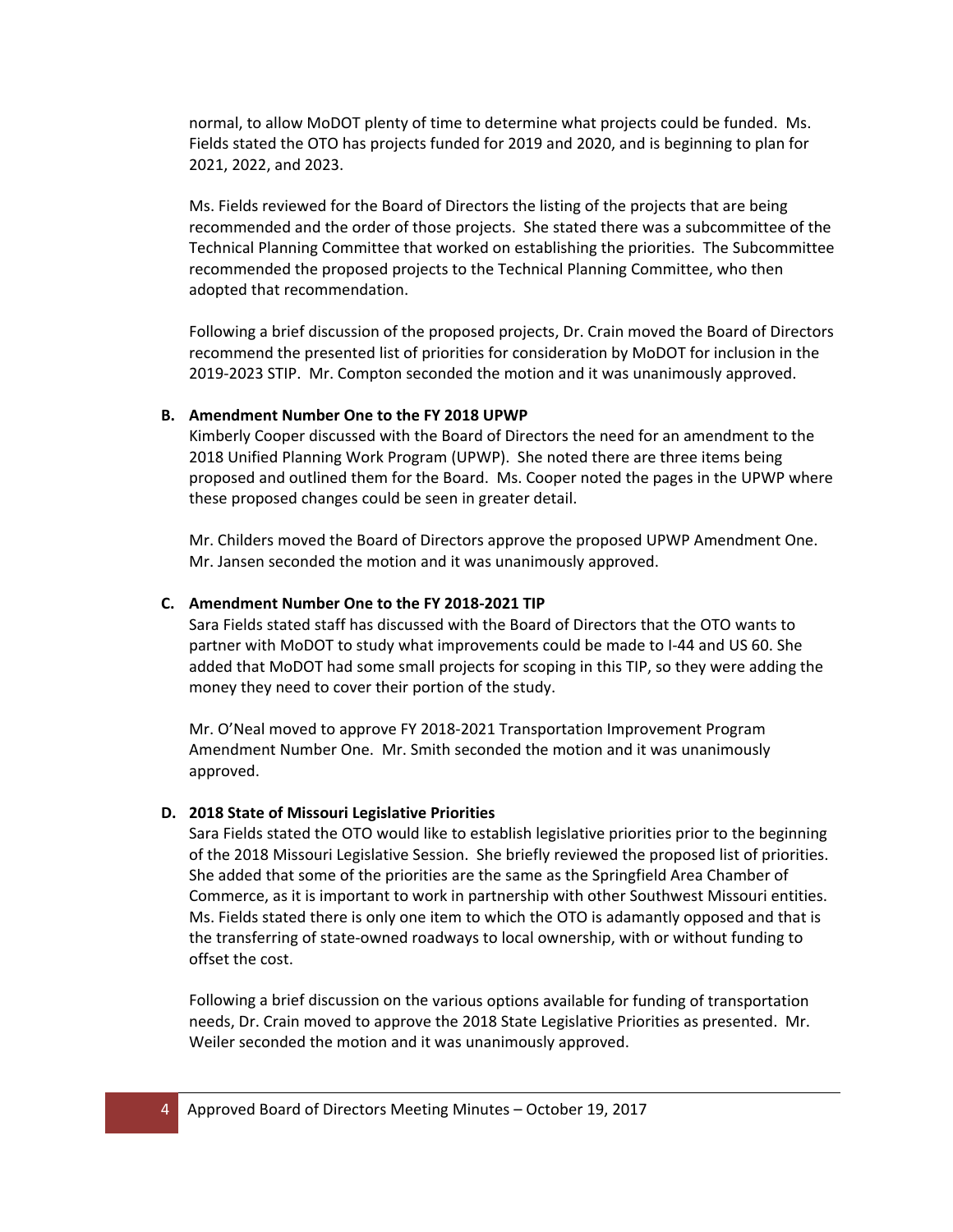## **E. 2016 State of Transportation Report**

Sara Fields stated she had made it a goal to publish a report regarding the state of transportation in the OTO area. She noted that she believed it was important for everyone to know the status of transportation and this report includes the achievements and statistics for 2016. She briefly reviewed the information in the report and encouraged the Board to use this information when working to recruit businesses to the area.

This report was provided for information purposes only; no action of the Board of Directors is required.

## **F. Federal Transportation Planning Certification Review**

Sara Fields stated that every four years, the Federal Highway and Federal Transit come together and review the Ozarks Transportation Organization's planning process. Ms. Fields stated she had reviewed the guidelines and when a "recommendation" is made, the OTO is not required to adopt it. Ms. Fields stated the review team found 19 practices that they believed the OTO did well. She stated the OTO is used as a model in other areas of the country.

Ms. Fields briefly reviewed the eight recommendations the team made and indicated which ones and how they would be implemented into the OTO planning process. Ms. Fields also noted that there were no corrective actions that required attention. She stated the OTO was certified as meeting the federal requirements as set forth in the following statement:

*Based on this review and ongoing oversight by the Federal Highway Administration and the Federal Transit Administration, the transportation planning process carried out in the Springfield, Missouri Transportation Management Area for the period September 30, 2017 to September 29, 2021 is certified as substantially meeting the requirements as described in 23 CFR Part 450 and 49 CFR Part 613.*

This item was provided for information purposes only; no action of the Board of Directors is required.

### **III. Other Business**

### **A. Board of Directors Member Announcements**

Dr. Crain stated that each week MoDOT has an updated listing on their website of the work that is being conducted and where. She said this was an effective way to see what is happening in the area.

Mr. Cirtin distributed an informational piece on the County's one‐half cent general revenue sales tax question on the ballot on November 7.